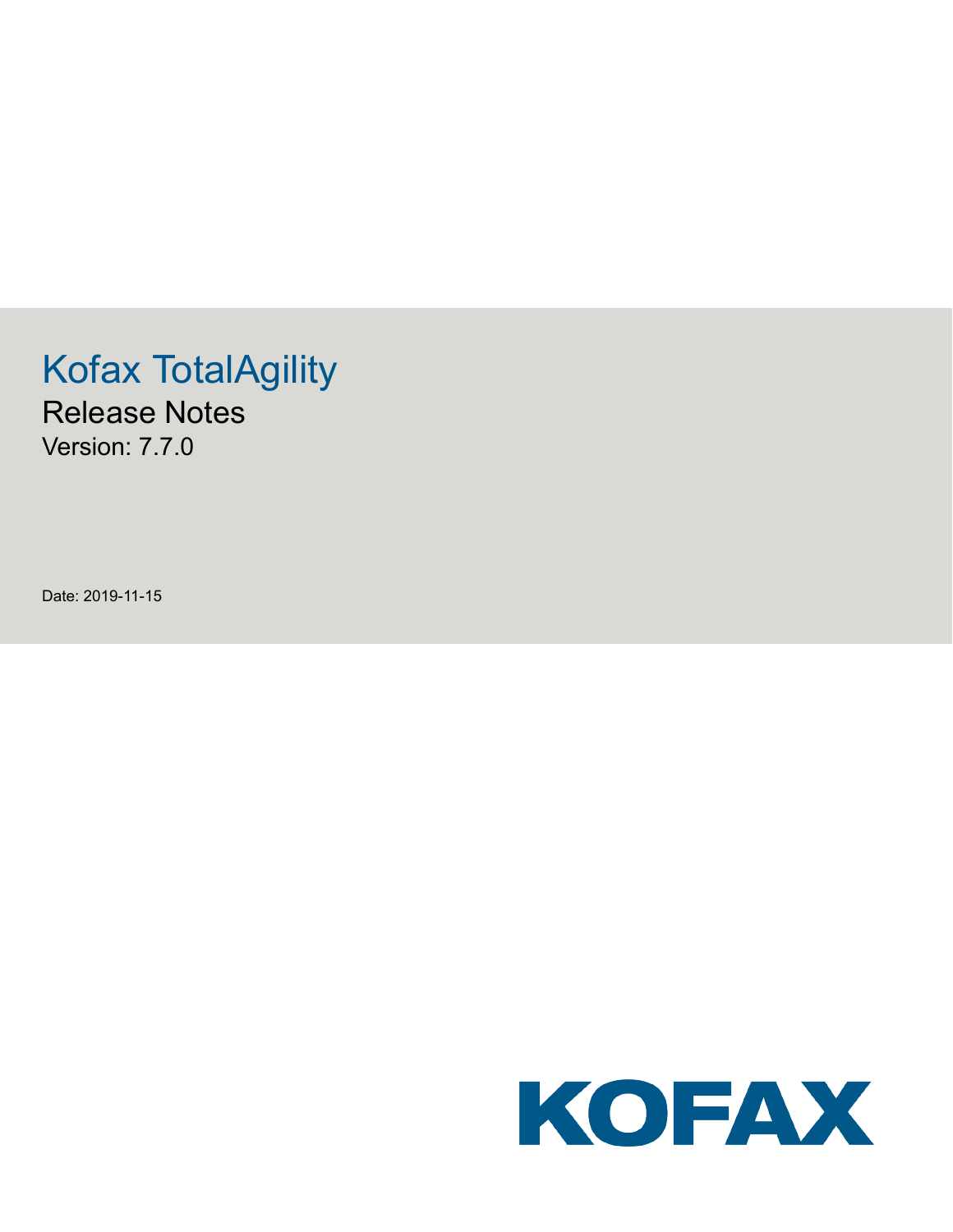# **Table of Contents**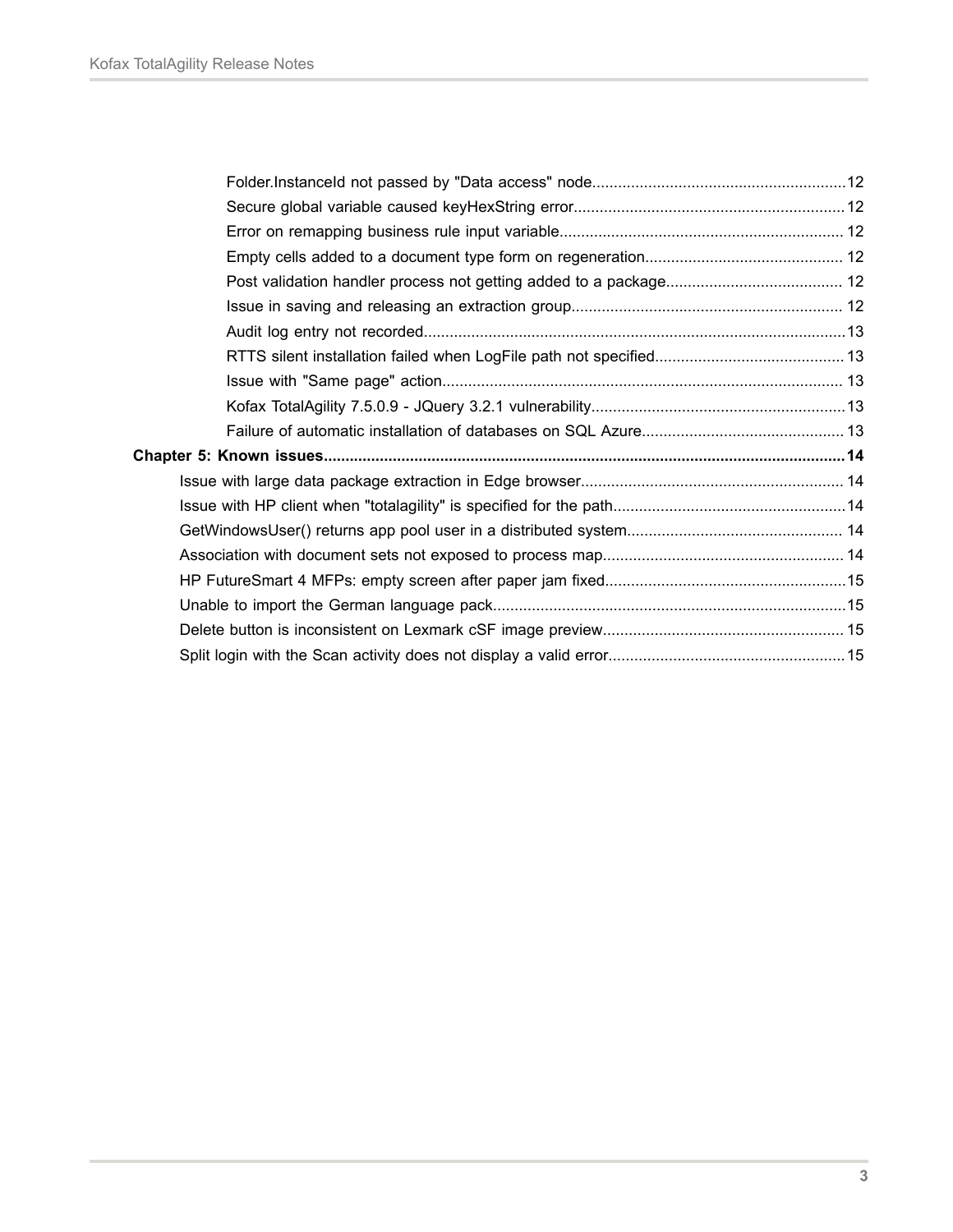# <span id="page-3-0"></span>About this release

The release notes give you information about TotalAgility 7.7.0 R2. Please read this document carefully, as it may contain information not included in other product documentation.

# <span id="page-3-1"></span>Version information

The original build number for TotalAgility 7.7.0 is 7.7.0.0.0.127.

The build number for TotalAgility 7.7.0 R2 is 7.7.0.0.R2.179.

To verify the build number, launch the TotalAgility Designer and navigate to **System** > **System settings**.

The version information is available at the bottom right corner of the **System settings** page. The last three digits correspond to the build number.

# <span id="page-3-2"></span>Content changes

This section lists changes made to the Kofax TotalAgility 7.7.0 release notes document since it was initially published.

| <b>Revision</b>             | Date of change | <b>Description</b>                                                  |
|-----------------------------|----------------|---------------------------------------------------------------------|
| Kofax TotalAgility 7.7.0 R2 | Nov 15, 2019   | Added the following item to the Resolved issues chapter:<br>1346513 |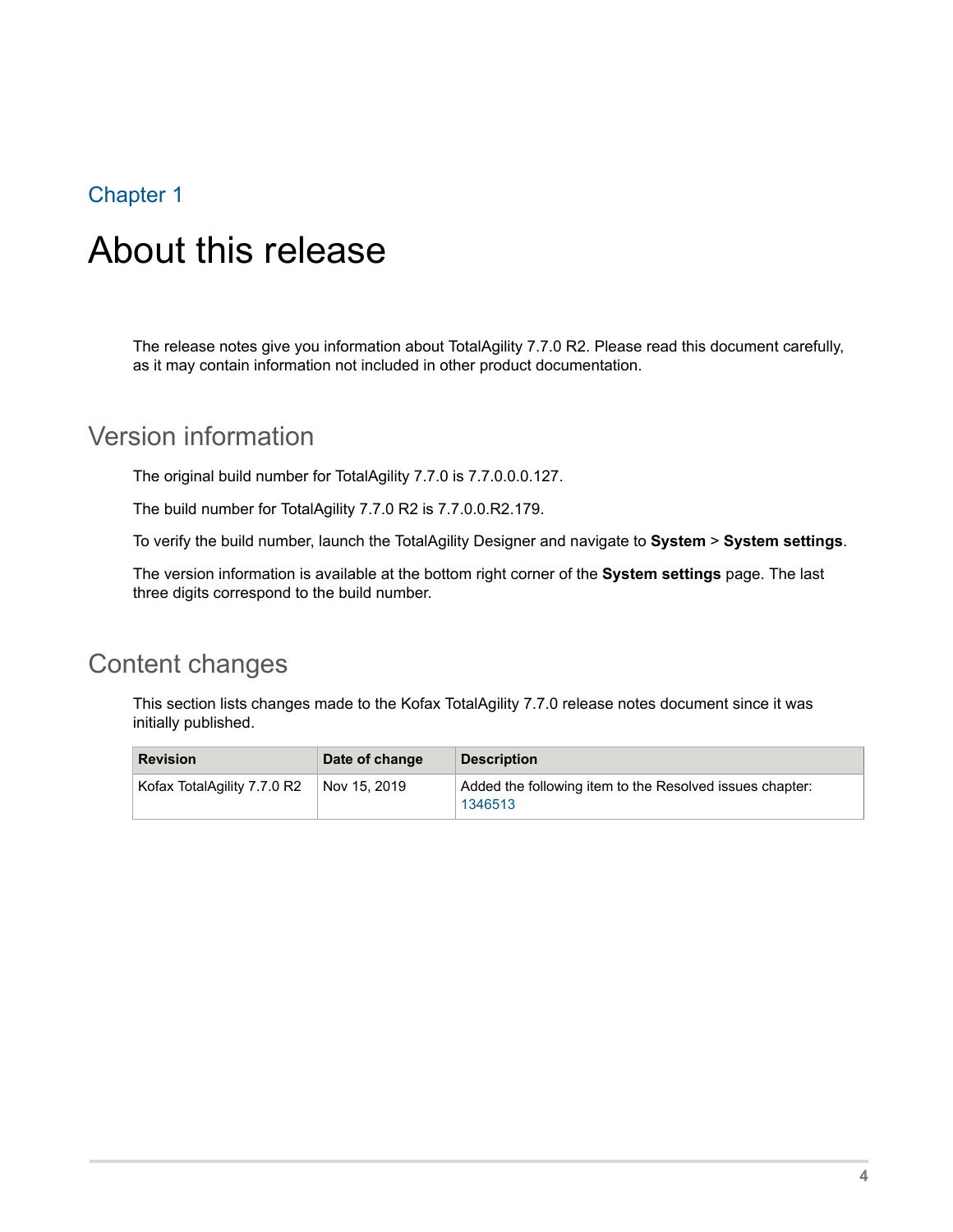# <span id="page-4-0"></span>New features

This chapter describes the features and enhancements included in TotalAgility 7.7.0.

# <span id="page-4-1"></span>**TotalAgility**

This section describes the new and enhanced features in TotalAgility 7.7.0.

#### <span id="page-4-2"></span>ControlSuite integration

You can integrate TotalAgility with ControlSuite to send the document images and document metadata to the ControlSuite server using the ControlSuite activity and initiate a new workflow.

Submitting documents to ControlSuite allows you to take advantage of an expanded set of connectors to document management systems, fax servers and line of business applications. In addition, you can submit documents to the print queue in ControlSuite, thus allowing you to pick up the documents that support the MFP device with the ControlSuite MFP client installed.

When you select the "Submit rejected documents only" option in a ControlSuite activity, the activity only submits documents rejected with "Unable to submit to ControlSuite" error. This allows you to re-submit only those documents that previously failed to be sent to ControlSuite. Documents rejected for any other reason will not be sent.

### <span id="page-4-3"></span>Docker support

The use of Docker containers with TotalAgility offers several benefits compared to manual installation, including:

- Fast, consistent delivery of your application.
- Responsive deployment and scaling.
- Running increased workloads on the same hardware.

#### **Optionally encrypt configuration files**

You can optionally encrypt the configuration files on the container by configuring the Docker run command using either RSA or DPAPI encryption types.

#### **Configuration utility in Docker mode allows creating container type**

When running the Configuration Utility in Docker mode, you can select the container type to create so that the relevant tabs are hidden or shown.

#### **Licensing support**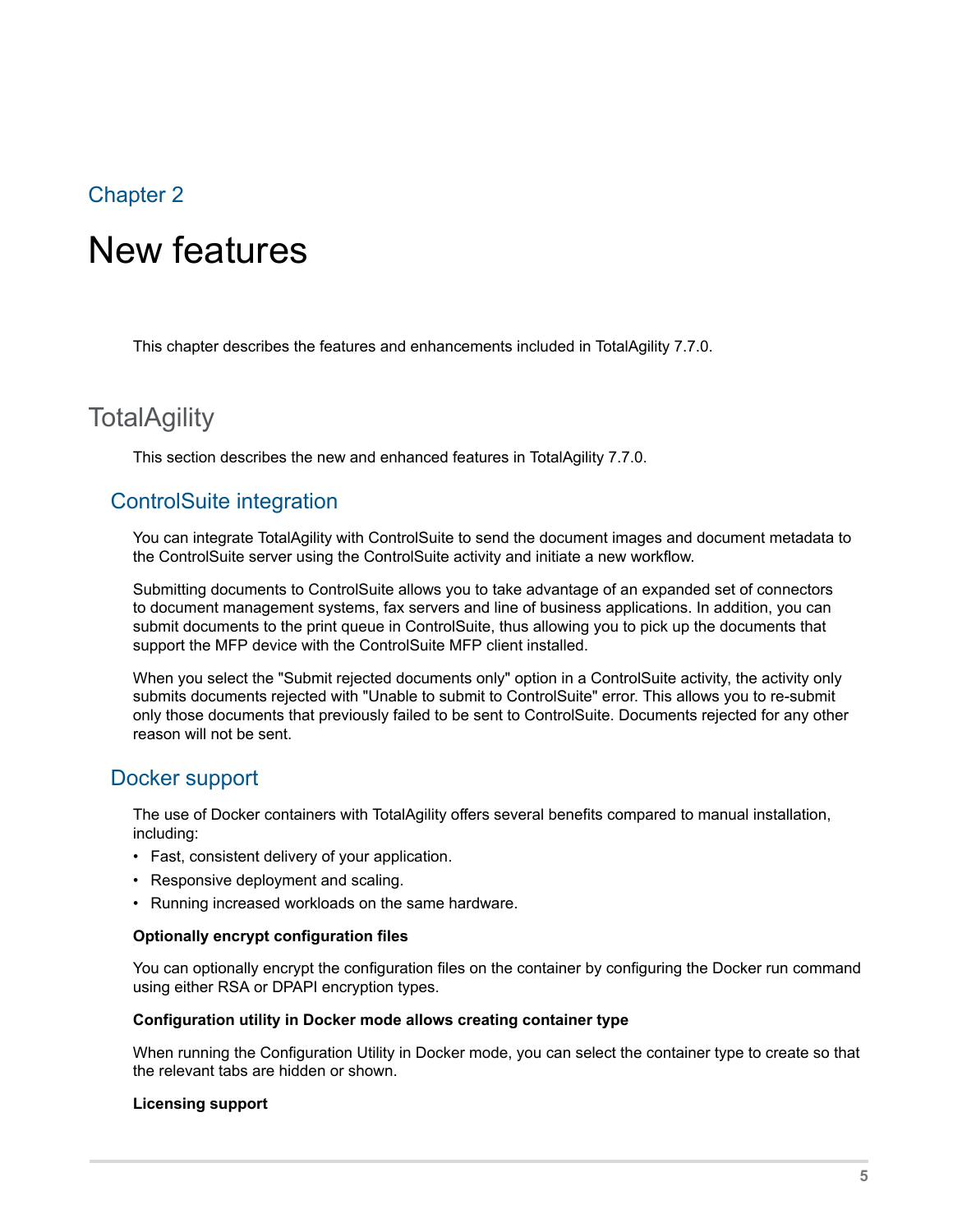Kofax TotalAgility allows administrators to deploy the license server in a Docker container.

#### <span id="page-5-0"></span>Configuration Utility - Docker mode

You can run the Configuration utility in Docker or non-Docker mode. In Docker mode the settings are saved to a DockerSettings.env file that is passed to the relevant container when it is run.

Configuration Utility - support for loading and saving settings to text file

You can load the modified settings from an existing file, or save the new configuration settings to a text file and reuse when needed.

You can run the Configuration utility in silent mode. This allows the same configuration to be automatically applied to multiple instances of a TotalAgility server that have the same configuration settings.

#### <span id="page-5-1"></span>Installation changes in on-premise multi-tenancy

The on-premise multi-tenancy Database Only installer allows you to specify the live and dev deployment host names. The new parameters, LiveHostName and DevHostName are added in the Database Only installer.

#### <span id="page-5-2"></span>Licensing support for cloud implementations

TotalAgility licensing eliminates dependencies on the license server's local storage and MAC address so that it allows administrators to run in a cloud/virtual environment.

### <span id="page-5-3"></span>Anti-CSRF tokens

To prevent a CSRF attack, the following two settings for TotalAgility target host name and port number are available in the Web.config.

```
<add key="TargetHostName" value="kta.kofax.com"/>
```
<add key="TargetPortNo" value="80"/>

If the values are provided for these settings, a set of Anti-CSRF origin and referrer validations are performed on the HTTP request. If the validation fails, the request is considered potentially dangerous and is terminated. For backward compatibility with previous TotalAgility releases, these settings are blank by default.

#### <span id="page-5-4"></span>Integration activity mappings retained on import to another installation

Integration activity mappings are now retained if you do both of the following:

- **1.** Export and import a process with integration activities (such as SharePoint, CMIS, CRM, and others) between two different TotalAgility installations
- **2.** Configure an integration site in the TotalAgility Designer on the target installation with the same site name as the site mapped to the activity.

This meant you had to remap the integration activities on the target TotalAgility installation.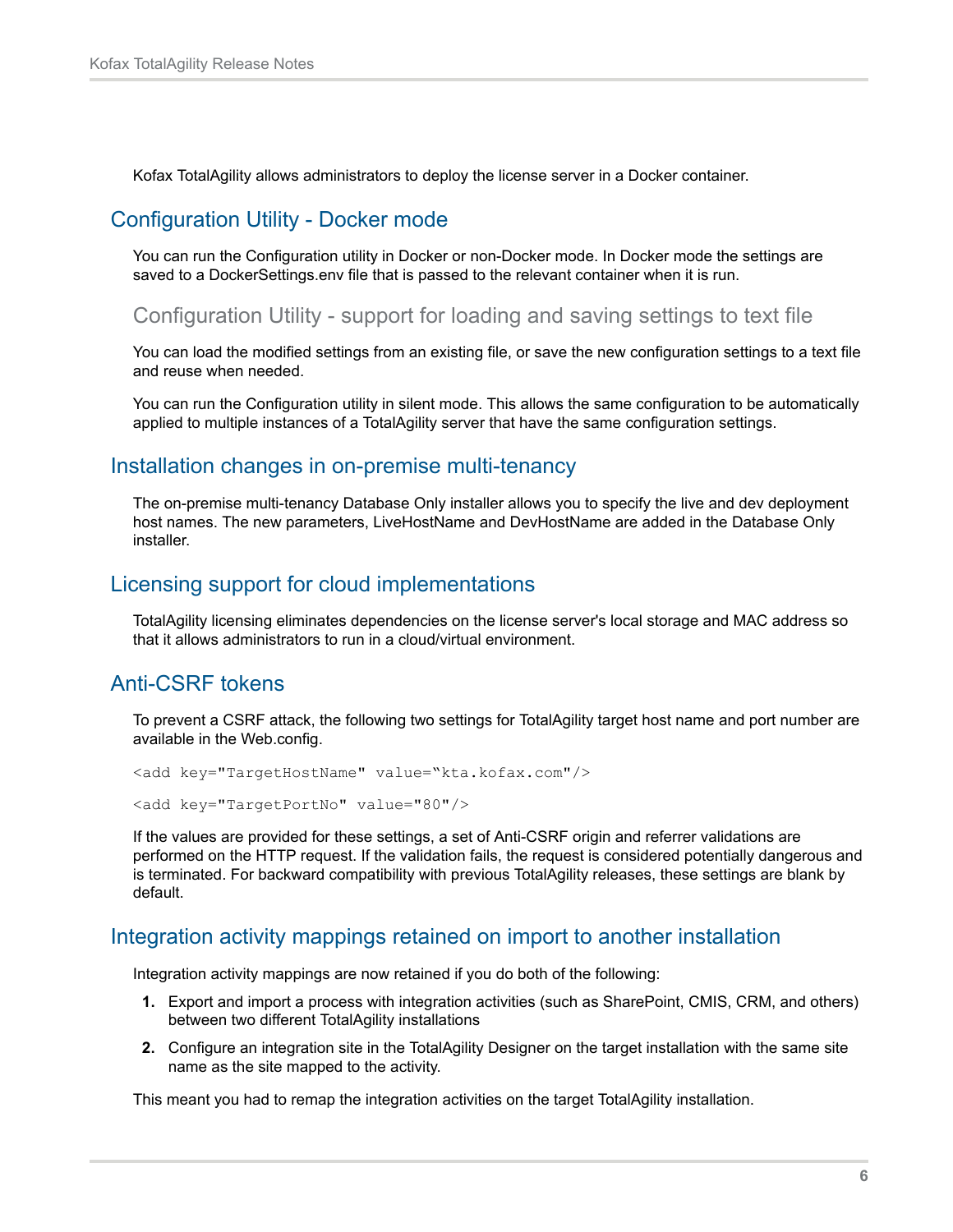Now the activity finds the site based on the site ID provided by you on the source and target TotalAgility installations and all activity mappings that existed on export of the process are retained.

Every integration site has an ID and display name where the ID must be the same on the source and target TotalAgility installations, but the Display name can be different on each TotalAgility installation.

#### <span id="page-6-0"></span>Initial TotalAgility username editable as part of the installation

Before TotalAgility 7.7.0, the username field for the initial TotalAgility user was non-editable as the loggedon user. You can now specify any username you require.

#### <span id="page-6-1"></span>Configurable default SQL Azure service tier

You can configure the default SQL Azure service tier used for tenant databases for the Tenant Management System in TotalAgility on-premise multi-tenant and TotalAgility Azure environments using the following configuration setting for all new tenants:

<add key="SQLAzureDBEditionOptions" value="SERVICE\_OBJECTIVE='S0'" />

Currently, the default is S0.

#### <span id="page-6-2"></span>Support of longer running asynchronous robots

The RPA activity supports calling in an asynchronous fashion with a callback used for each object returned from a robot. This cuts down the memory being used on the server if a large number of objects are being returned and frees up the thread in Kofax TotalAgility for other work if a robot is very long running.

#### <span id="page-6-3"></span>Other enhancements

This section includes general enhancements.

#### Configurable chart legend

You can configure a Chart control for both touch and non-touch forms. The following new properties are available for a Chart control:

- **Padding**: The space around the control (chart and legend).
- **Inner padding**: The amount of padding to apply to the inner chart excluding the legend.
- **Show legend/Show label**: The legend to show on a pie chart or the labels on the bar or column charts.

#### Chip detail: Name

Priority is now given to the name of the item within the chip rather than the types making it easier to read.

#### Query display updates

While configuring Work queue/Job/Workload controls, when you select "Show resource pictures" in the Display properties, the picture of the resource is displayed at runtime if it is updated in the profile.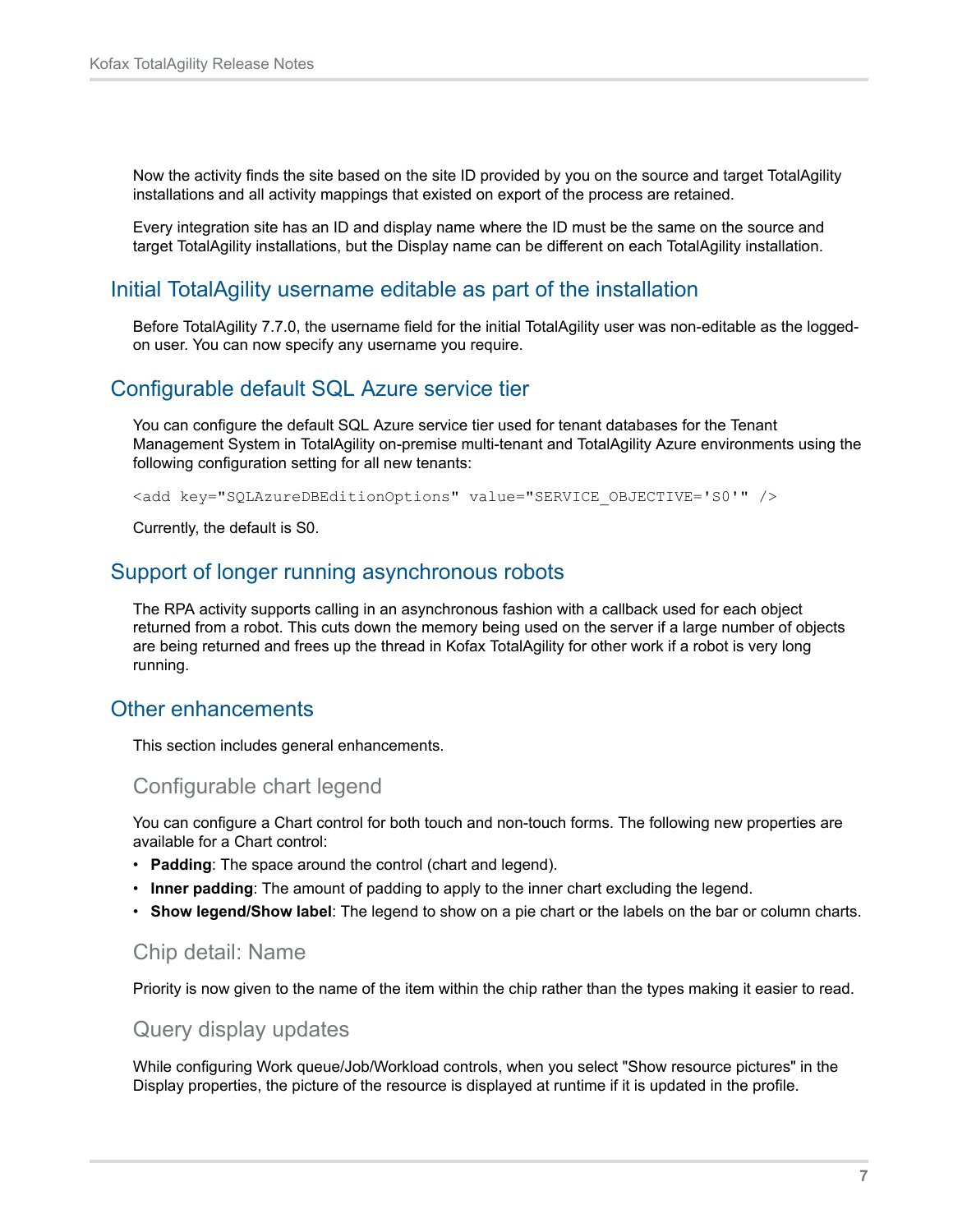Groups and archived data display the default picture.

#### **Work queue / Job list/ Workload control - SLA image option**

When configuring the Work queue, Job list or Workload queries, you can now specify whether or not to display the SLA (Activity and Job) image as bar or circle.

#### Timeout interval for system tasks

The system tasks in TotalAgility have a timeout interval that specifies how long the worker task can run before it is automatically reset. This setting is available in the TotalAgility Designer.

#### Viewing control values

While debugging a form, you can view and update the values on the "Form controls" tab including the hidden controls. This feature is not supported for Advanced controls and Array form variables.

#### Database index on JOB table

The following optional new database index on JOB table is available to improve performance when ordering activities (manual and automatic) by job priority and due date.

CREATE NONCLUSTERED INDEX [ix\_job\_priority] ON [dbo].[JOB]

( [PRIORITY] ASC,

[EXPECTED\_FINISH\_TIME] ASC

) INCLUDE ( [JOB\_ID])

This index can be added optionally if a customer is configuring the system in this way.

Session ID not passed in the query string or URL in Federated Security

As it is not secure, the Session ID is not passed in the query string or URL in Federated Security.

#### Error state for failed worker tasks

Use System settings to specify the maximum number of retries for a worker task. If the maximum number of retries is reached, the worker task is put into an error state. You can view the failed worker tasks from the TotalAgility Workspace and also activate or delete a worker task.

# <span id="page-7-0"></span>Transformation

This section describes the new and enhanced features in Transformation.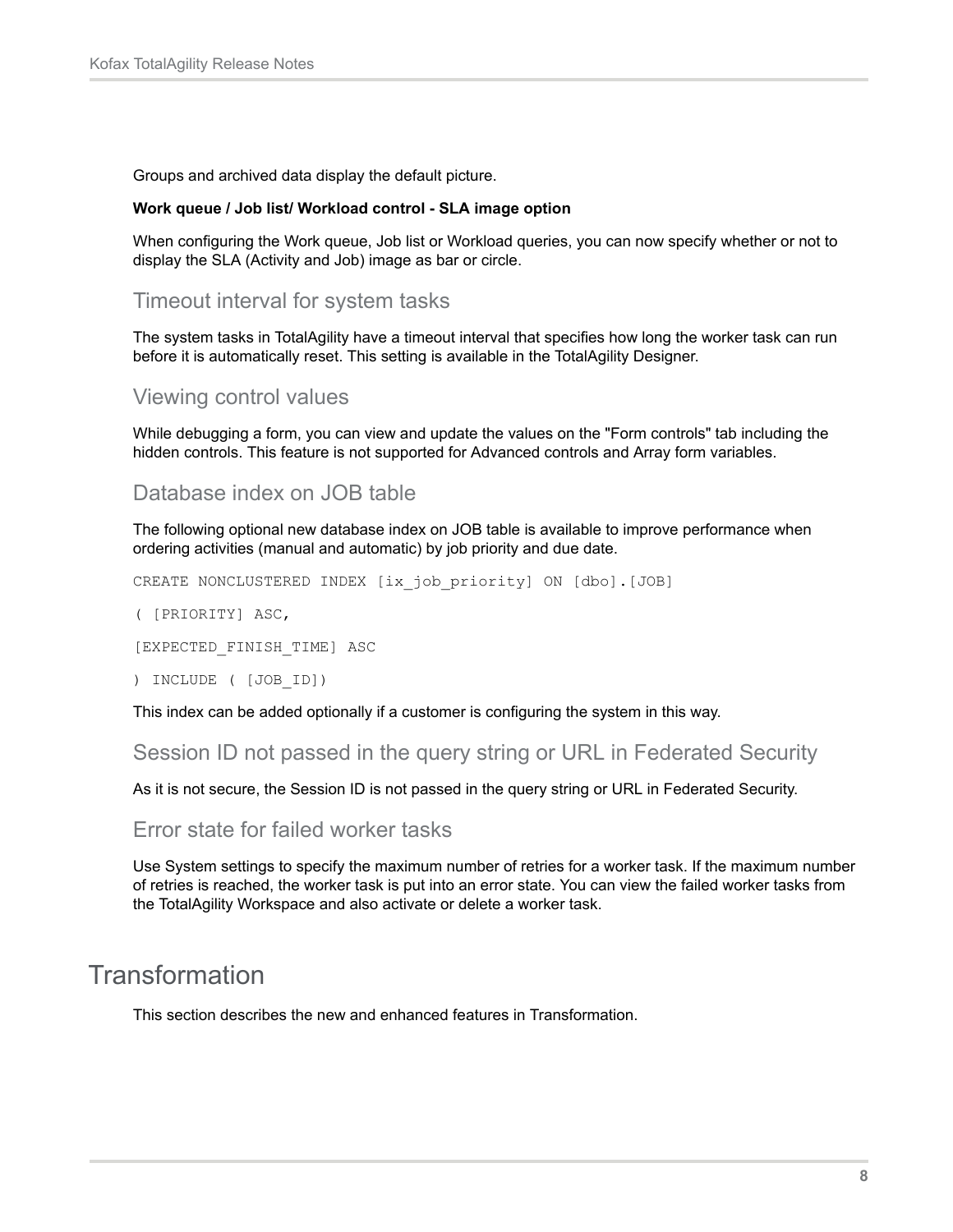### <span id="page-8-0"></span>Natural language processing

The natural language processing engine is now available to extract named entities and the mood or sentiment of a document. This engine is installed separately and supports several languages. You can use the Named Entity Locator to extract named entities and the Sentiment Locator to determine the sentiment of a document. You can also use a script alone to further process the extraction results, or a script in conjunction with either the Named Entity Locator or the Sentiment Locator to further process their results.

### <span id="page-8-1"></span>Named Entity Locator

This locator is used to assign extracted entities to fields. You can extract the entity name only by using a simple field, or you can use a table field to extract not only the entity name, but also the entity confidence, entity type, and the entity sentiment. Once the entities are extracted, it is necessary to customize a script to interpret the results for your needs.

### <span id="page-8-2"></span>Sentiment Locator

This locator extracts text sentiments from a document. This means that the Sentiment Locator is able to determine the overall mood or sentiment of a document based on the words or phrases found on that document. Once the sentiment is extracted, it is necessary to customize a script to interpret the results for your needs.

### <span id="page-8-3"></span>Custom entities

You can define your own custom entities. This means that when a specific entity is located on a document, the custom entity file is referenced to determine the extracted result. Custom entities support several languages.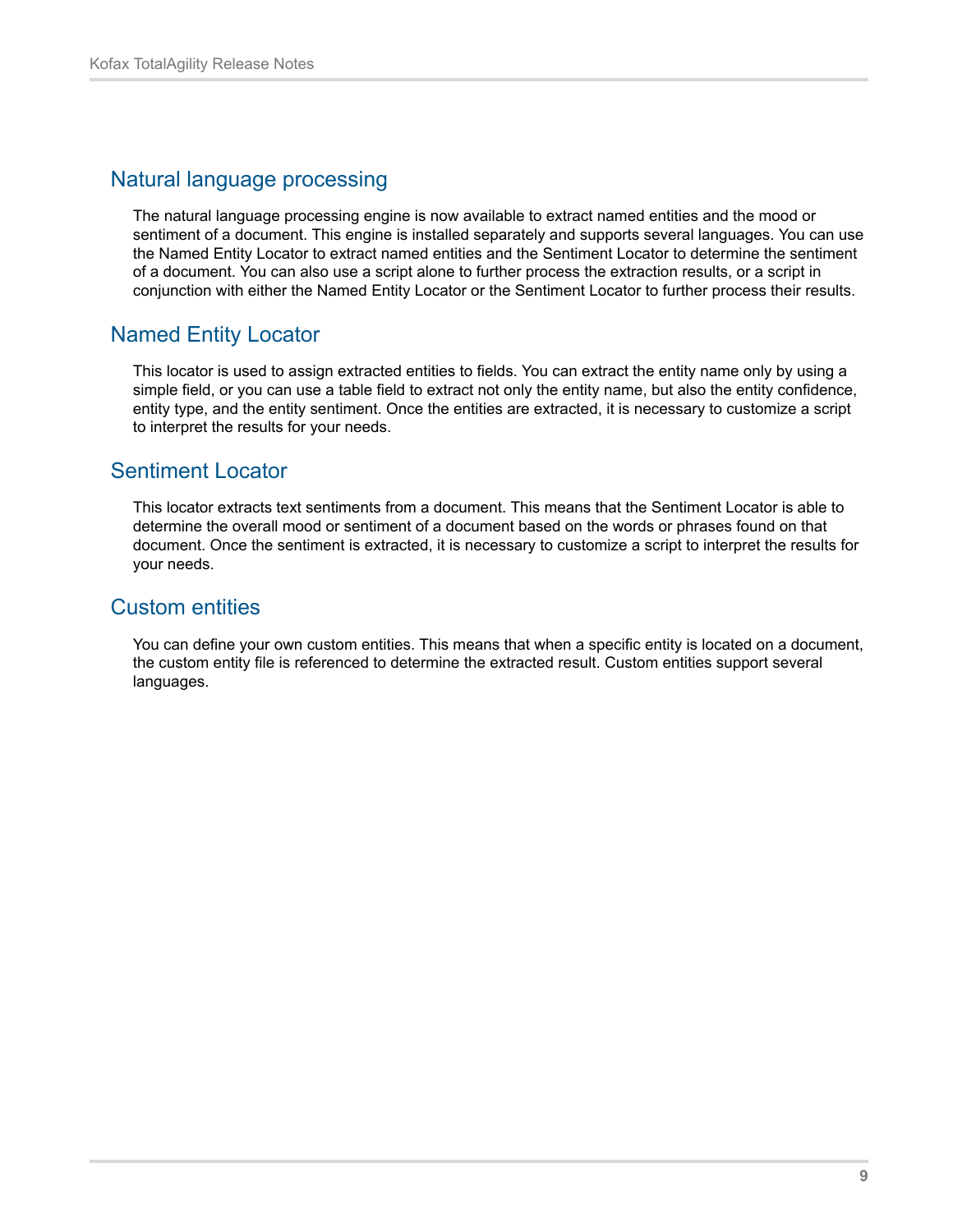# <span id="page-9-0"></span>Changes in behavior

This chapter describes changes to the product behavior since the previous release.

# <span id="page-9-1"></span>**TotalAgility**

#### <span id="page-9-2"></span>Node color

The custom colors defined in system settings are only applied at design time. The default blue color is used while debugging a process and within the Job viewer. The dividing lines in properties and status are removed.

### <span id="page-9-3"></span>Configurable query column widths

The column widths are now defined as part of the query. On upgrading TotalAgility to 7.7.0, the column width of the queries are defaulted to an appropriate width.

#### <span id="page-9-4"></span>Sencha upgrade to 6.7.0

The Sencha framework used by the TotalAgility Workspace is upgraded from 6.6.0 to 6.7.0.

#### <span id="page-9-5"></span>SHA1 encryption algorithm deprecated

To enhance security for signed DLLs and EXEs in Kofax TotalAgility, the SHA 256 algorithm is used, and SHA 1 is now deprecated.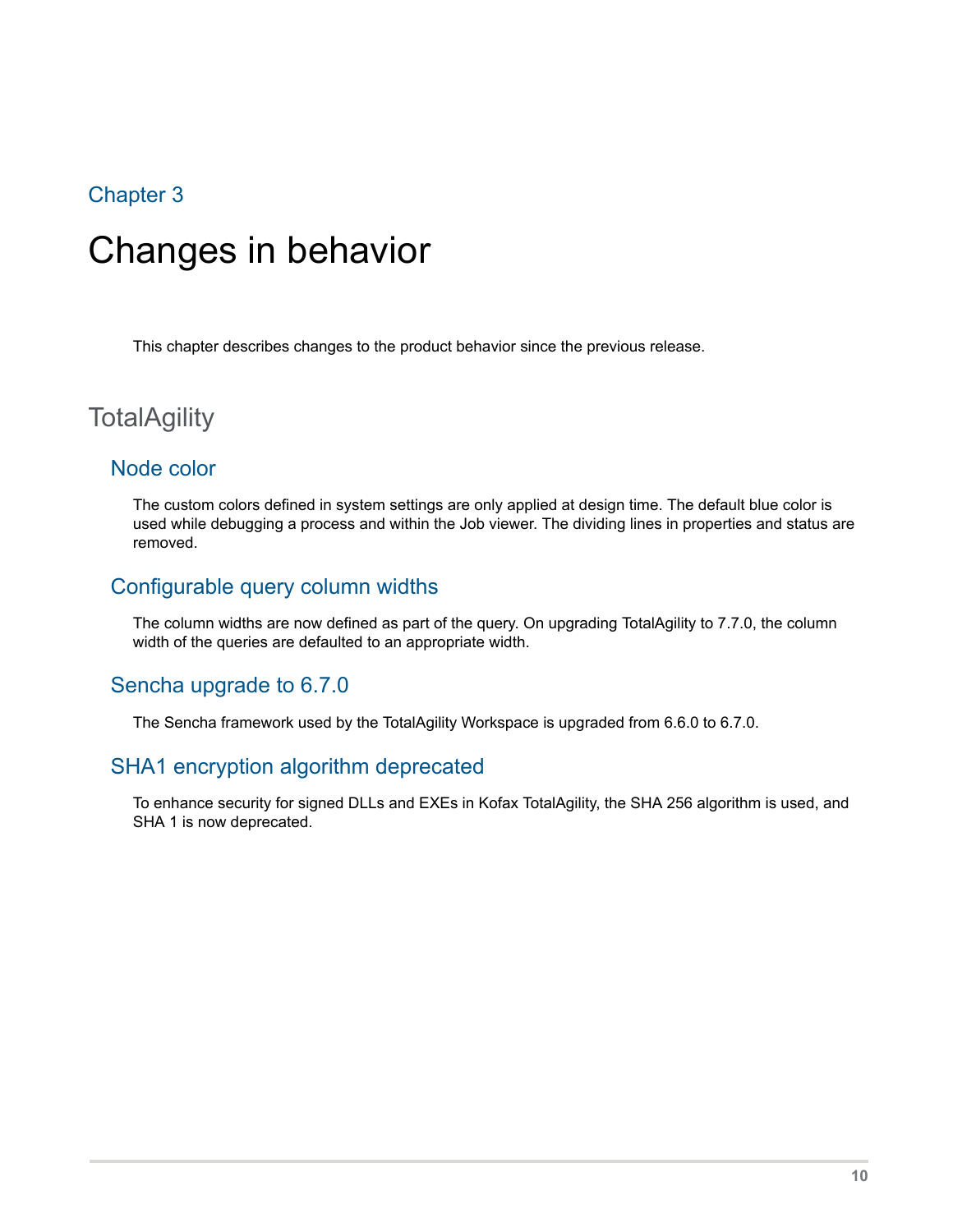# <span id="page-10-0"></span>Resolved issues

This chapter describes issues that are resolved in Kofax TotalAgility 7.7.0.

# <span id="page-10-1"></span>Issue resolved in TotalAgility 7.7.0 R2

The following issue has been resolved in TotalAgility 7.7.0 R2.

#### <span id="page-10-2"></span>Upgrade issue

During an upgrade from Kofax TotalAgility 7.5.0 to 7.7.0, the upgrade failed when "@" symbol was used in an Expression activity. (1346513)

# <span id="page-10-3"></span>Issues resolved in TotalAgility 7.7.0

The following issues have been resolved in TotalAgility 7.7.0.

#### <span id="page-10-4"></span>DAS execution failed to enable constraints

**1319843:** On upgrading the database queries to 7.5.0, the following error occurred when returning certain columns in the queries:

DAS execution failed. If you need technical assistance, reference action: DBgetProductoPickupAjusteAgricultor

The issue only occurred when returning columns that were primary keys in their respective tables or when there were two or more identical values returned for those columns.

#### <span id="page-10-5"></span>Unable to cut and paste (move) capture fields on document forms

**1318581:** Using CTRL+X and CTRL+V to effectively move a capture field from one row/cell to another on a document form displayed the following error message:

Copy paste of capture controls is not allowed on this form.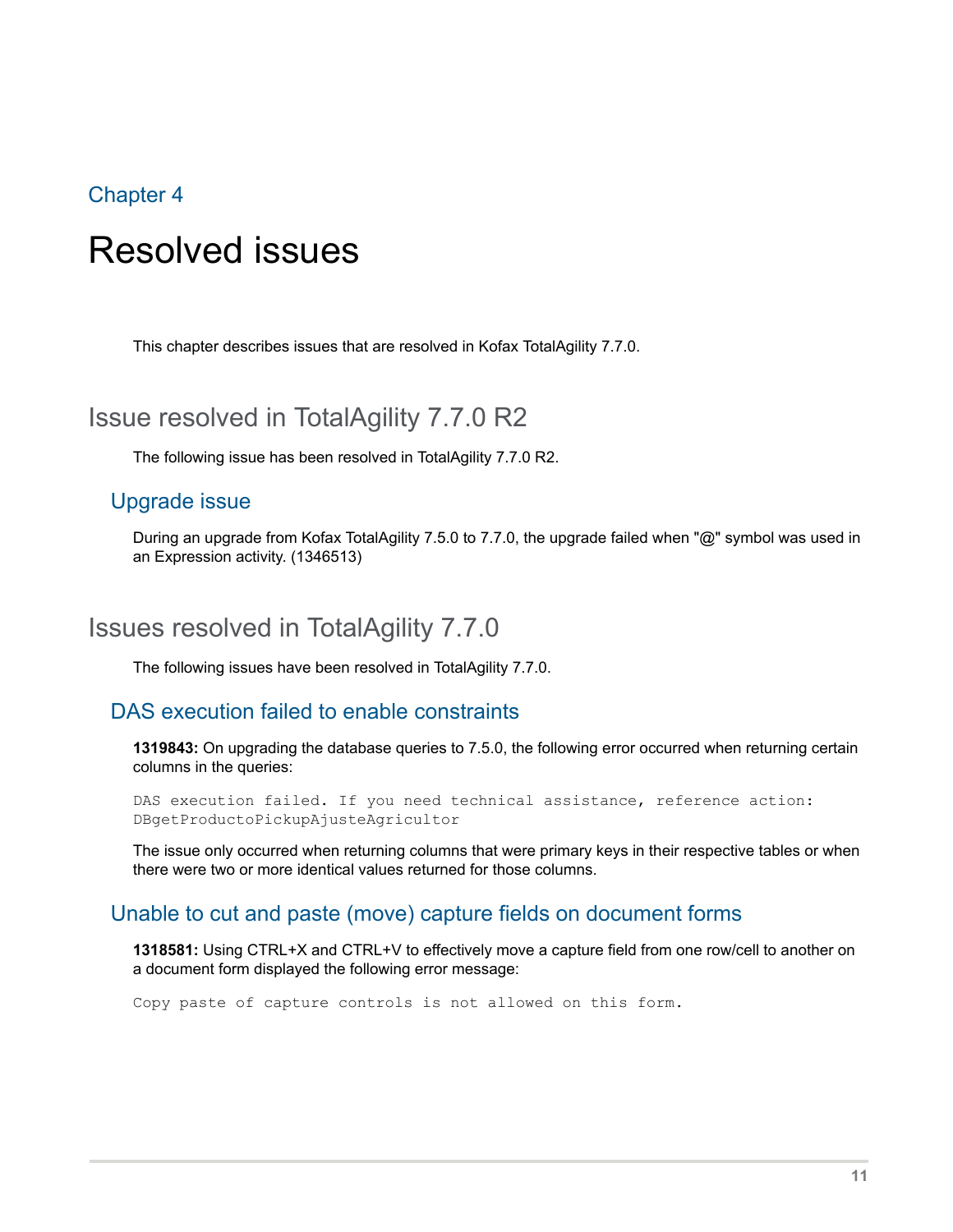#### <span id="page-11-0"></span>Width of less than 10% for a textbox gets multiplied by 10

**1318313:** In a cell with horizontal layout, using a width percentage less than 10 multiplied the percent by 10. For example, 5% became 50%. It appeared correct in the Designer, but was 10 times wider in the debugger or in an actual form.

#### <span id="page-11-1"></span>Folder.InstanceId not passed by "Data access" node

**1317036:** When a "Data access" node was used in a process to insert the Folder. InstanceId into a thirdparty database, no value was inserted into the database.

#### <span id="page-11-2"></span>Secure global variable caused keyHexString error

**1315024:** After installing databases manually and importing a package that contained a secure global variable, the following error occurred when logging on to Workspace:

Forms Server error occurred. Contact your administrator.

Error Description: Value cannot be null. Parameter name: keyHexString

Unsecuring the Global Variable allowed the user to log onto the workspace.

#### <span id="page-11-3"></span>Error on remapping business rule input variable

**1309644:** When trying to map a variable again without deleting the previously mapped variable from the selection box, the following runtime error occurred:

Unable to find variable.

#### <span id="page-11-4"></span>Empty cells added to a document type form on regeneration

**1296455:** While regenerating a form, empty cells were re-added without verifying whether the field existed in any other cell.

#### <span id="page-11-5"></span>Post validation handler process not getting added to a package

**1294011:** When mapping the classification group to a package, the associated extraction group was added as expected. But the post validation process was not added to the Process tab.

If the Classification group or the Extraction group was added by the process association, the post validation process was added.

#### <span id="page-11-6"></span>Issue in saving and releasing an extraction group

**1293656:** When an extraction group with an apostrophe was saved or released, an error was displayed.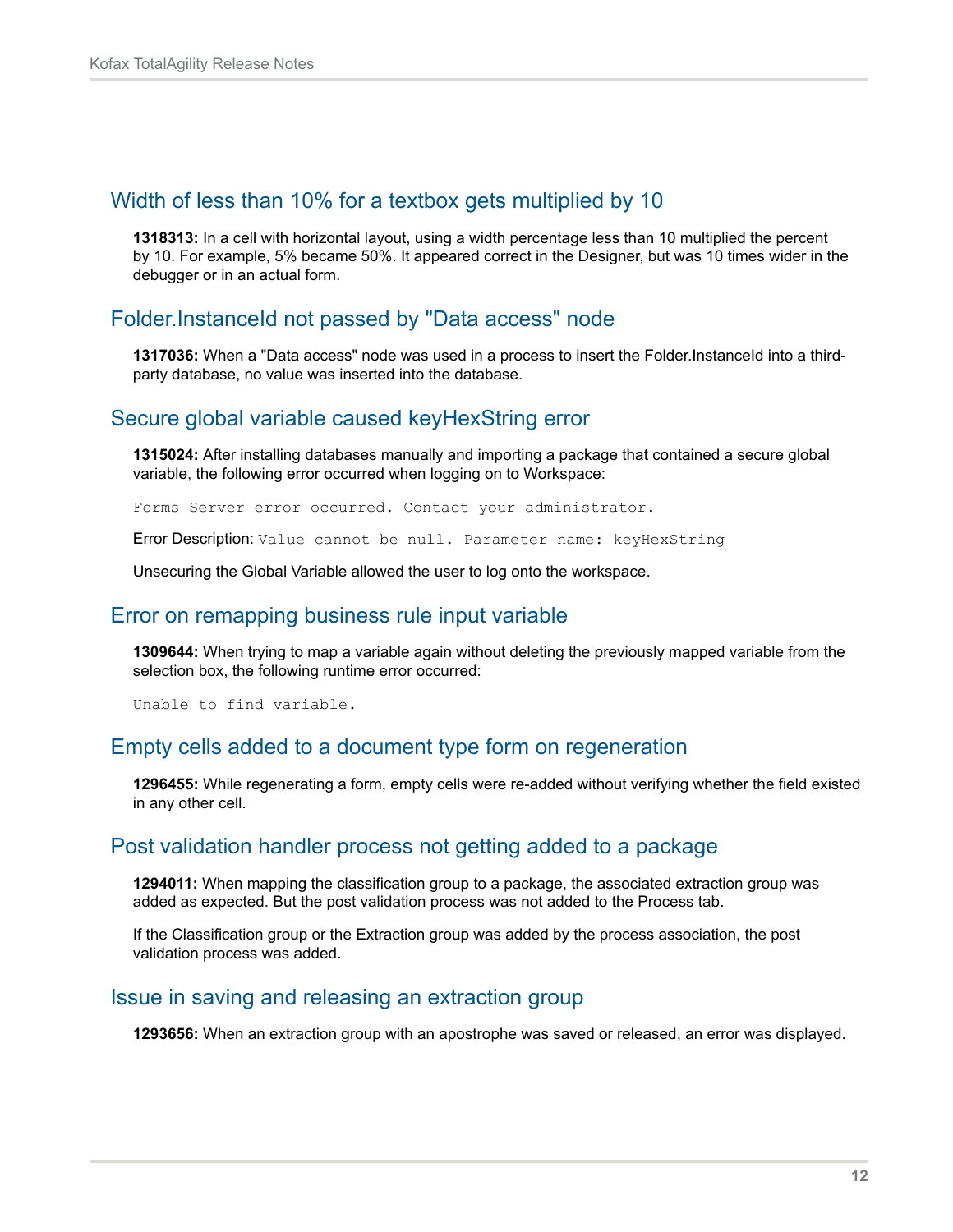### <span id="page-12-0"></span>Audit log entry not recorded

**1292671:** When an activity was reassigned through job properties or map view, the audit type - "Reassignment – Live activity to resource" was not recorded under the audit log entry. If you used the Reassign option in the Workspace and reassigned that same activity to another resource, the entry was recorded.

## <span id="page-12-1"></span>RTTS silent installation failed when LogFile path not specified

**1292256:** When you install RTTS through Silent installation, if the logFile path parameter was not specified, the installation failed with the error, Installing Transformation Server, which meant that something was hindering the installation.

When the LogFile path was specified, the installation completed successfully.

Now the default LogFile path is specified in the silent config file. You can change the default path, by providing a valid path.

### <span id="page-12-2"></span>Issue with "Same page" action

**1290182:** When creating a "Same page" action that had multiple targets, if one of them was a dropdown form control, the drop-down was not updated correctly unless you split the "Same page" action and created a specific one with the drop-down as a target.

## <span id="page-12-3"></span>Kofax TotalAgility 7.5.0.9 - JQuery 3.2.1 vulnerability

**1276460:** The latest Kofax TotalAgility 7.5.x contained JQuery 3.2.1, which posed potential vulnerability issues. However, testing indicated that the Kofax TotalAgility functions and code base were not directly affected by the vulnerability.

Updated the JQuery 3.2.1 to 3.4.

### <span id="page-12-4"></span>Failure of automatic installation of databases on SQL Azure

**1258903:** When installing databases on SQL Azure using the installation wizard, a permissions error occurred even when the SQL Azure account had the correct permissions.

For comparison, in the On-Premise Multi-Tenant installer, the Mode of Database Server option is available to select if it is SQL Azure or SQL Non-SSL. For an On-Premise installation, this option was not available, and it was SQL Non-SSL by default.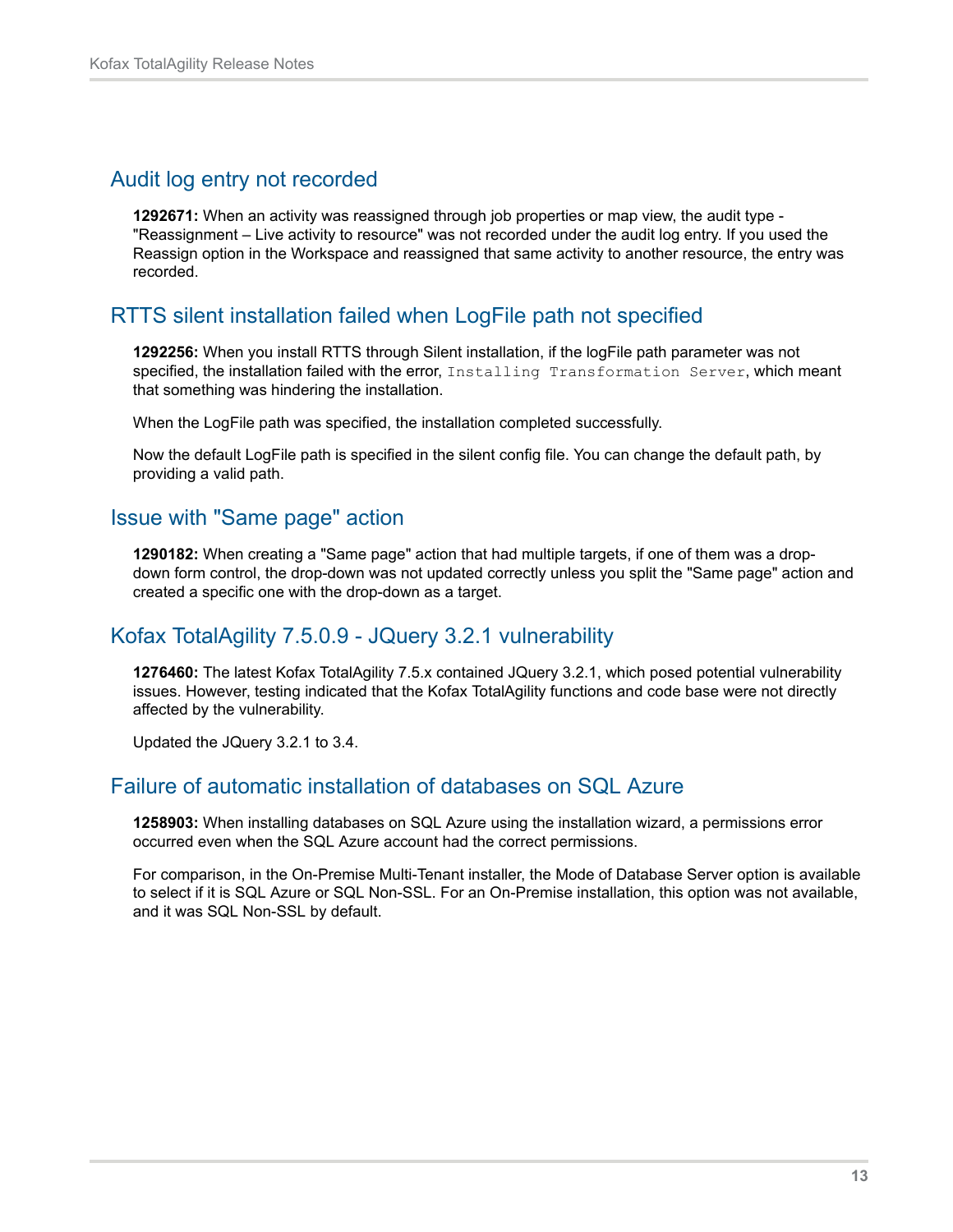# <span id="page-13-0"></span>Known issues

This chapter describes issues that you may encounter while using TotalAgility 7.7.0 and provides workarounds, as applicable.

# <span id="page-13-1"></span>Issue with large data package extraction in Edge browser

**1317244:** When the Microsoft Edge browser is used to extract any data package with more than 100 MB, the process is delayed and continuous loading messages are displayed.

**Workaround:** Use the Chrome browser to extract large data packages and extraction happens faster.

# <span id="page-13-2"></span>Issue with HP client when "totalagility" is specified for the path

**1202067:** When registering an HP client with the HP Client Registration tool, entering "totalagility" as the path causes problems with log on in an on-premise multi-tenancy environment. The logon screen does not appear completely, and clicking a personal shortcut does not work.

**Workaround:** Enter TotalAgility (note capitalization) as the path in the HP Client Registration tool, and the HP client works correctly.

# <span id="page-13-3"></span>GetWindowsUser() returns app pool user in a distributed system

**1155764:** When GetWindowsUser() is called in a single-machine installation, it returns the logged-on user correctly, but when called in a distributed installation (separate web and app server), it returns the app pool user.

**Workaround:** Call the API only from custom web pages. The API is not supported from Form actions (as they always run on the app server and do not have access to the calling Windows user).

# <span id="page-13-4"></span>Association with document sets not exposed to process map

**1152375:** If you try to delete or export a process map and if any document sets are associated with it, the following error is displayed when creating a TotalAgility package: Unable to find any released version of this map.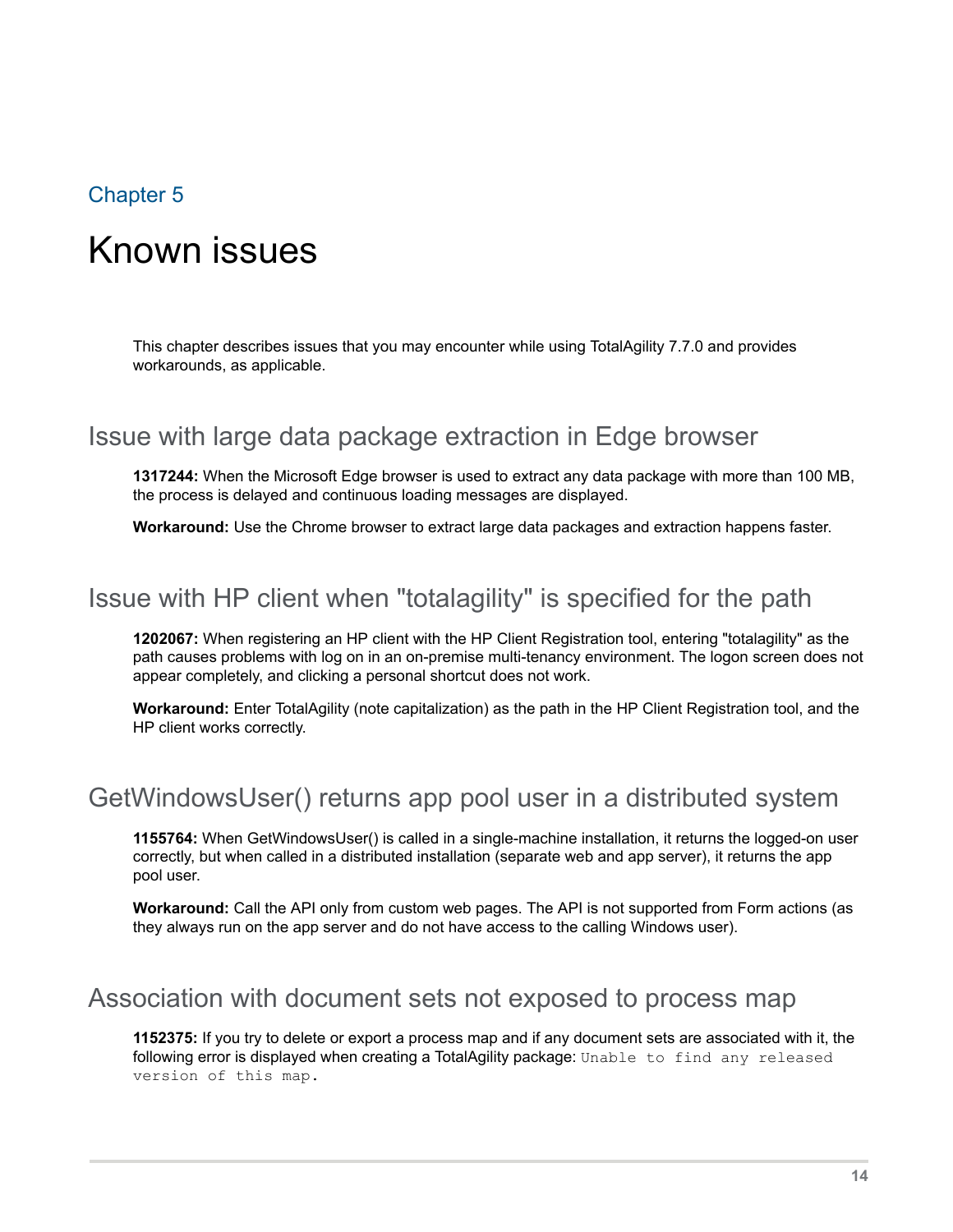**Workaround:** Identify the missing component (Document set in this case) and remove the reference in the process map.

# <span id="page-14-0"></span>HP FutureSmart 4 MFPs: empty screen after paper jam fixed

**1152074:** After fixing a paper jam when sending a document to a scan activity shortcut, an empty Kofax window appears. This issue occurs with HP FutureSmart 4 MFPs when you press Start to resume scanning, press Done after the scan is complete, press Cancel to cancel the job, and then press Exit or Back to dismiss the Message Center window. The empty Kofax window appears instead of the Kofax main menu.

**Workaround:** After fixing the paper jam, do one of the following, as applicable:

- To cancel the job, press Cancel and then press Exit immediately to close the Message Center window.
- To continue with the job, wait for scanning to complete and when the Complete window appears, press Done and then press Exit immediately to close the Message Center window.

If you get the Kofax window, press Home to exit the Kofax application and return to the HP main menu.

# <span id="page-14-1"></span>Unable to import the German language pack

**1080994:** When importing the German language pack, the translation of the form, JobDetailsProperties.form does not take effect directly after the import.

#### **Workaround:**

**1.** Navigate to **Translation**.

The **Translation** page appears.

- **2.** On the **Form** list, set the **Category** to **All** and select the JobDetailsProperties.form.
- **3.** Click **Translate**.
- **4.** In the Translation: JobDetailsProperties dialog box, click **Save** without making any changes.

## <span id="page-14-2"></span>Delete button is inconsistent on Lexmark cSF image preview

**800873:** The Delete button on the Lexmark cSF image preview works inconsistently, depending on how the document is scanned. When the document is scanned on the flatbed, pressing Delete deletes that image. When the document is scanned from the ADF, pressing Delete cancels the entire job.

# <span id="page-14-3"></span>Split login with the Scan activity does not display a valid error

**911996:** On the Lexmark eSF and Emulator, split login should display an error when you take the Scan activity from an embedded process, because the document or folder is not yet been created. Instead of a